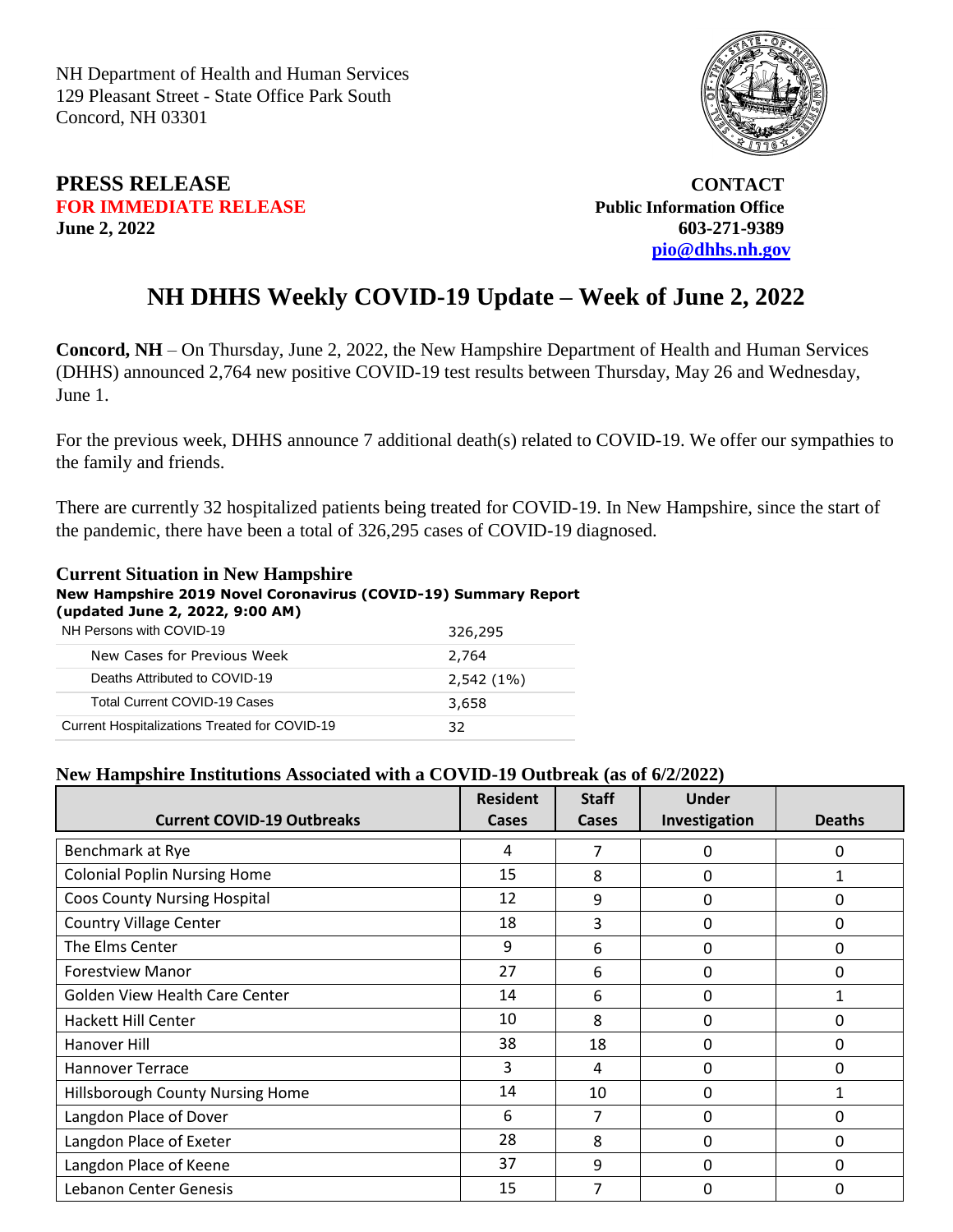| Merrimack County Nursing Home/Gerrish Manor       |    |    |  |
|---------------------------------------------------|----|----|--|
| Nashua Crossings Benchmark Senior Living          | 34 | 17 |  |
| NH Veterans' Home                                 | q  |    |  |
| RiverWoods at Exeter                              |    |    |  |
| Rockingham County Nursing Home and Rehabilitation | 25 | 28 |  |
| Rochester Manor                                   | 11 |    |  |
| St. Francis Rehabilitation and Nursing Center     |    |    |  |
| <b>Taylor Community</b>                           |    |    |  |
| Villa Crest Nursing & Retirement Center           | 23 | 27 |  |
| <b>Windham Terrace</b>                            | 12 | ੨  |  |
| Wolfeboro Bay Genesis Healthcare                  |    |    |  |

|                                                                  | <b>Resident</b>         | <b>Staff</b>   |                |
|------------------------------------------------------------------|-------------------------|----------------|----------------|
| 2022 Closed COVID-19 Outbreaks                                   | Cases                   | <b>Cases</b>   | <b>Deaths</b>  |
| All American Assisted Living (3/2/2022)                          | 11                      | 8              | 0              |
| Applewood Rehabilitation Center (4/11/2022)                      | 57                      | 38             | 3              |
| Arbor View Inn (4/11/2022)                                       | 4                       | $\mathbf{1}$   | $\mathbf 0$    |
| Arbors at Bedford (3/7/2022)                                     | 26                      | $\overline{7}$ | $\mathbf 0$    |
| Bedford Hills Center (2/14/2022)                                 | 19                      | 31             | 0              |
| Bedford Hills Center (5/26/2022)                                 | 28                      | 12             | $\mathbf 0$    |
| Bedford Nursing and Rehab Center (3/11/2022)                     | 21                      | 30             | 3              |
| Belknap County Department of Corrections (5/18/2022)             | $\overline{7}$          | $\mathbf 0$    | 0              |
| Belknap County Nursing Home (1/25/2022)                          | 1                       | 4              | 0              |
| Belknap County Nursing Home (3/3/2022)                           | 16                      | 11             | $\mathbf 0$    |
| Bellamy and Watson Fields Assisted Living Facilities (2/23/2022) | 12                      | 0              | 0              |
| Bentley Commons at Bedford (2/22/2022)                           | $\overline{2}$          | 13             | 0              |
| The Birches at Concord (5/18/2022)                               | 9                       | 8              | $\mathbf 0$    |
| Carroll County Department of Corrections (2/15/2022)             | 23                      | 6              | $\mathbf 0$    |
| Cedar Healthcare Center (2/14/2022)                              | 45                      | 44             | 4              |
| Colonial Poplin Nursing & Rehabilitation (3/8/2022)              | 26                      | 40             | 3              |
| Coos County Department of Corrections (2/18/2022)                | 13                      | 4              | 0              |
| Coos County Nursing Home (4/1/2022)                              | 23                      | 37             | $\overline{2}$ |
| Cornerstone at Hampton (2/15/2022)                               | 42                      | 11             | $\mathbf 0$    |
| Country Village (2/11/2022)                                      | 8                       | 16             | $\mathbf 0$    |
| Courville at Manchester 3/2/2022)                                | 35                      | 39             | 6              |
| Courville at Nashua (2/14/2022)                                  | 8                       | 9              | $\mathbf{1}$   |
| Crestwood Center (2/2/2022)                                      | 3                       | 14             | 0              |
| Derry Center for Rehabilitation and Healthcare (3/8/2022)        | 23                      | 11             | 0              |
| Dover Center for Health and Rehabilitation (3/14/2022)           | 27                      | 34             | $\mathbf{1}$   |
| Edgewood Center Portsmouth (5/13/2022)                           | 3                       | 5              | $\mathbf 0$    |
| Elm Wood Center 3/3/2022)                                        | 34                      | 21             | $\mathbf 0$    |
| Epsom Health Center (3/17/2022)                                  | 25                      | 39             | 1              |
| Exeter Center Rehabilitation and Nursing Home (2/17/2022)        | 3                       | 5              | 3              |
| Fairview Senior Living Facility (3/9/2022)                       | 33                      | 32             | $\overline{2}$ |
| Federal Correctional Institution - Berlin (3/7/2022)             | 326                     | 50             | 0              |
| Golden View Health Care Center (2/2/2022)                        | 22                      | 22             | $\mathbf 0$    |
| Grace House of Windham (5/10/2022)                               | $\overline{7}$          | 3              | 0              |
| Grafton County Nursing Home (2/18/2022)                          | $\overline{\mathbf{3}}$ | 18             | $\mathbf 0$    |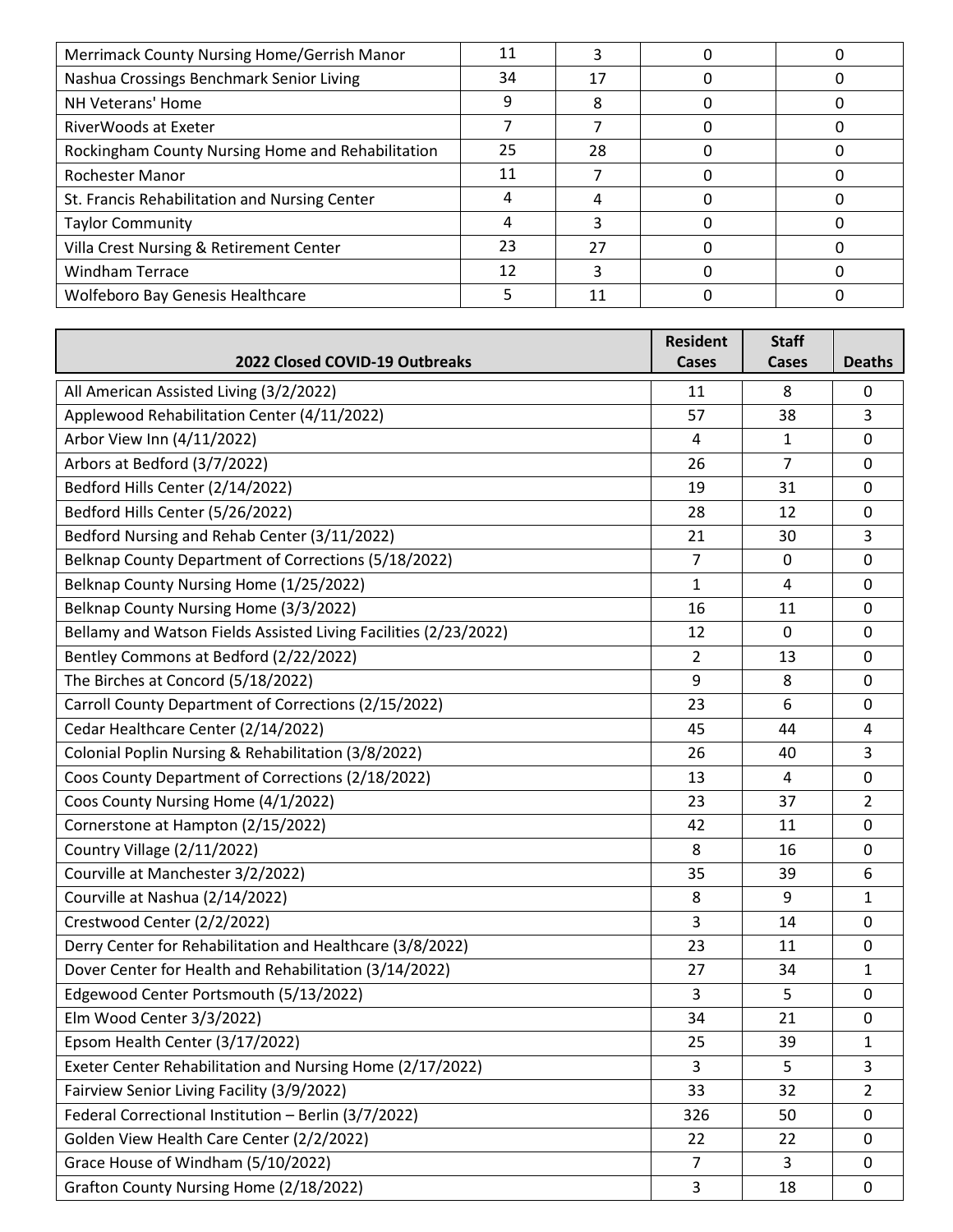| Grafton County Nursing Home (3/11/2022)                   | 18             | 27             | 0              |
|-----------------------------------------------------------|----------------|----------------|----------------|
| Granite Ledges of Concord (2/10/2022)                     | 3              | 4              | 0              |
| Greystone Farm at Salem (2/8/2022)                        | 11             | 7              | 1              |
| Hackett Hill Center (3/31/2022)                           | 32             | 36             | 0              |
| Hanover Hill Healthcare Center (3/2/2022)                 | 19             | 12             | 0              |
| Harris Hill Center (2/22/2022)                            | 13             | 23             | $\overline{2}$ |
| Havenwood Heritage Heights (2/15/2022)                    | 9              | 42             | 0              |
| Havenwood Heritage Heights (5/24/2022)                    | 13             | 13             | 0              |
| Hillsborough County Department of Corrections (2/22/2022) | 246            | 18             | 0              |
| Hillsborough County Nursing Home (2/11/2022)              | 38             | 31             | $\mathbf{1}$   |
| Inn At Fairview (2/22/2022)                               | 8              | 16             | 1              |
| Jaffrey Rehabilitation and Nursing Center (1/3/2022)      | 33             | 11             | $\mathbf{1}$   |
| Jaffrey Rehabilitation and Nursing Center (4/22/2022)     | 23             | 5              | 0              |
| Keene Center (3/9/2022)                                   | 9              | 32             | 0              |
| Laconia Rehabilitation Center (2/16/2022)                 | 50             | 44             | 0              |
| Lafayette Center (3/17/2022)                              | 43             | 34             | 0              |
| Langdon Place of Dover (4/1/2022)                         | $\overline{2}$ | 33             | 0              |
| Langdon Place of Dover (5/11/2022)                        | 19             | $\overline{7}$ | 1              |
| Langdon Place of Nashua (1/28/2022)                       | 6              | 4              | 0              |
| Lebanon Center Genesis (3/28/22)                          | 45             | $\overline{7}$ | 1              |
| Ledgewood Bay Assisted Living (2/7/2022)                  | 3              | 8              | 0              |
| Ledgewood Bay Assisted Living (5/11/2022)                 | 25             | 11             | 0              |
| Lilac View Assisted Care Facility (1/25/2022)             | 20             | 1              | 1              |
| Maple Leaf Healthcare Center (3/8/2022)                   | 31             | 34             | $\mathbf{1}$   |
| Maple Wood Cheshire County Nursing Home (2/4/2022)        | 19             | 28             | $\mathbf{1}$   |
| Maplewood Cheshire County Nursing Home (5/24/2022)        | 17             | $\overline{7}$ | 0              |
| Merrimack County Department of Corrections (2/22/2022)    | 24             | 1              | 0              |
| Merrimack County Nursing Home (3/4/2022)                  | 12             | 17             | 0              |
| Mineral Springs Genesis (1/24/22)                         | 26             | 18             | 3              |
| Mineral Springs Genesis (3/22/2022)                       | 39             | 24             | 0              |
| Mt. Carmel Rehabilitation and Nursing (2/25/2022)         | 22             | 40             | 0              |
| Mt. Carmel Rehabilitation and Nursing (5/28/2022)         | 6              | 8              | $\mathbf 0$    |
| NH State Prison - Men's (2/22/2022)                       | 47             | 69             | 0              |
| NH State Prison - Women's (2/16/2022)                     | 21             | 6              | 0              |
| NH Veterans Home (3/3/2022)                               | 22             | 12             | 1              |
| Oceanside Center (3/15/2022)                              | 31             | 37             | $\mathbf{1}$   |
| Partridge House Genesis (2/24/2022)                       | 8              | 7              | 0              |
| Peaceful Harvest Homes (5/18/2022)                        | 9              | 3              | 0              |
| Pheasantwood Center (4/26/2022)                           | 42             | 13             | $\overline{2}$ |
| Pine Rock Manor Senior Living (2/17/2022)                 | 14             | $\overline{2}$ | 0              |
| Pines of Newmarket (5/23/2022)                            | 21             | $\overline{7}$ | 0              |
| Pleasant Valley Nursing Home (1/28/2022)                  | 38             | 17             | 0              |
| Pleasant Valley Nursing Home (5/312022)                   | 9              | $\overline{7}$ | 0              |
| Premier Rehab and Healthcare (2/10/2022)                  | 48             | 15             | 0              |
| Premier Rehab and Healthcare (3/28/2022)                  | 31             | 5              | $\mathbf{1}$   |
| Ridgewood Center (3/7/2022)                               | 42             | 47             | 0              |
| Riverglen House (2/18/2022)                               | $\overline{2}$ | 7              | 0              |
| Riverside Rest Home (2/23/2022)                           | 8              | 19             | 0              |